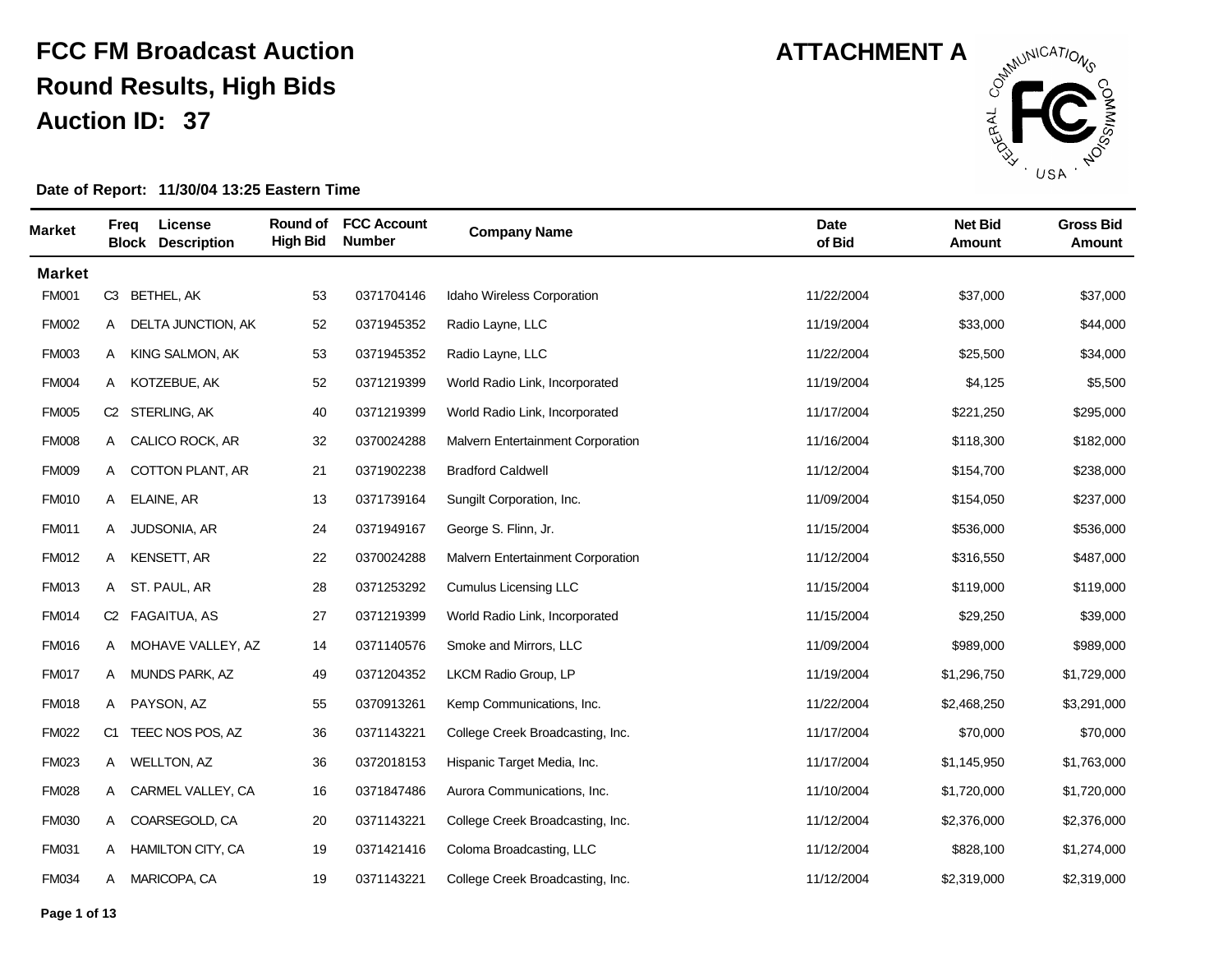

| <b>Market</b> | Freq | License<br><b>Block Description</b> | Round of<br><b>High Bid</b> | <b>FCC Account</b><br><b>Number</b> | <b>Company Name</b>                     | <b>Date</b><br>of Bid | <b>Net Bid</b><br>Amount | <b>Gross Bid</b><br><b>Amount</b> |
|---------------|------|-------------------------------------|-----------------------------|-------------------------------------|-----------------------------------------|-----------------------|--------------------------|-----------------------------------|
| <b>Market</b> |      |                                     |                             |                                     |                                         |                       |                          |                                   |
| <b>FM035</b>  |      | C3 MCCLOUD, CA                      | 21                          | 0371927151                          | Airen Broadcasting Company              | 11/12/2004            | \$123,750                | \$165,000                         |
| <b>FM037</b>  | A    | MOJAVE, CA                          | 23                          | 0371421416                          | Coloma Broadcasting, LLC                | 11/15/2004            | \$1,944,800              | \$2,992,000                       |
| <b>FM038</b>  | C3   | SUSANVILLE, CA                      | 28                          | 0370912032                          | Gary Katz                               | 11/15/2004            | \$198,000                | \$264,000                         |
| <b>FM039</b>  |      | A TAFT, CA                          | 21                          | 0371143221                          | College Creek Broadcasting, Inc.        | 11/12/2004            | \$2,806,000              | \$2,806,000                       |
| <b>FM042</b>  | A    | BAYFIELD, CO                        | 20                          | 0371143221                          | College Creek Broadcasting, Inc.        | 11/12/2004            | \$228,000                | \$228,000                         |
| <b>FM044</b>  |      | A CARBONDALE, CO                    | 8                           | 0371038139                          | Marcos Rodriguez c/o Cohn and Marks LLP | 11/08/2004            | \$553,150                | \$851,000                         |
| <b>FM045</b>  | A    | CENTER, CO                          | 37                          | 0371143221                          | College Creek Broadcasting, Inc.        | 11/17/2004            | \$98,000                 | \$98,000                          |
| <b>FM046</b>  | A    | DEL NORTE, CO                       | $26\,$                      | 0371143221                          | College Creek Broadcasting, Inc.        | 11/15/2004            | \$156,000                | \$156,000                         |
| <b>FM047</b>  | C1   | DINOSAUR, CO                        | 18                          | 0371253292                          | <b>Cumulus Licensing LLC</b>            | 11/10/2004            | \$178,000                | \$178,000                         |
| <b>FM048</b>  | C3   | DOVE CREEK, CO                      | 28                          | 0371143221                          | College Creek Broadcasting, Inc.        | 11/15/2004            | \$172,000                | \$172,000                         |
| <b>FM049</b>  | C1   | ECKLEY, CO                          | 29                          | 0372224345                          | Track 1 Media of Sterling, LLC          | 11/16/2004            | \$84,000                 | \$84,000                          |
| <b>FM050</b>  | A    | EL JEBEL, CO                        | 11                          | 0371905112                          | Simon T                                 | 11/09/2004            | \$608,400                | \$936,000                         |
| <b>FM051</b>  | A    | <b>IDALIA, CO</b>                   | 48                          | 0371219399                          | World Radio Link, Incorporated          | 11/19/2004            | \$45,750                 | \$61,000                          |
| <b>FM052</b>  |      | A LA JARA, CO                       | 44                          | 0370012566                          | Lina Jones                              | 11/18/2004            | \$140,400                | \$216,000                         |
| <b>FM053</b>  |      | A LA VETA, CO                       | 49                          | 0371603097                          | Steven R. Bartholomew                   | 11/19/2004            | \$79,300                 | \$122,000                         |
| <b>FM054</b>  |      | A LAS ANIMAS, CO                    | 50                          | 0371409522                          | <b>Alleycat Communications</b>          | 11/19/2004            | \$49,400                 | \$76,000                          |
| <b>FM055</b>  | A    | NEW CASTLE, CO                      | 20                          | 0371838538                          | <b>Wildcat Communications LLC</b>       | 11/12/2004            | \$736,000                | \$736,000                         |
| <b>FM056</b>  | C3   | PALISADE, CO                        | 13                          | 0371331207                          | <b>Todd DeNeui</b>                      | 11/09/2004            | \$482,950                | \$743,000                         |
| <b>FM057</b>  | A    | PONCHA SPRINGS, CO                  | 37                          | 0371538191                          | William C. Doleman                      | 11/17/2004            | \$191,000                | \$191,000                         |
| <b>FM058</b>  |      | A RYE, CO                           | 42                          | 0371335588                          | United States CP, LLC                   | 11/18/2004            | \$859,300                | \$1,322,000                       |
| <b>FM060</b>  |      | C3 WALSENBURG, CO                   | 28                          | 0372249021                          | <b>Edward Magnus</b>                    | 11/15/2004            | \$181,350                | \$279,000                         |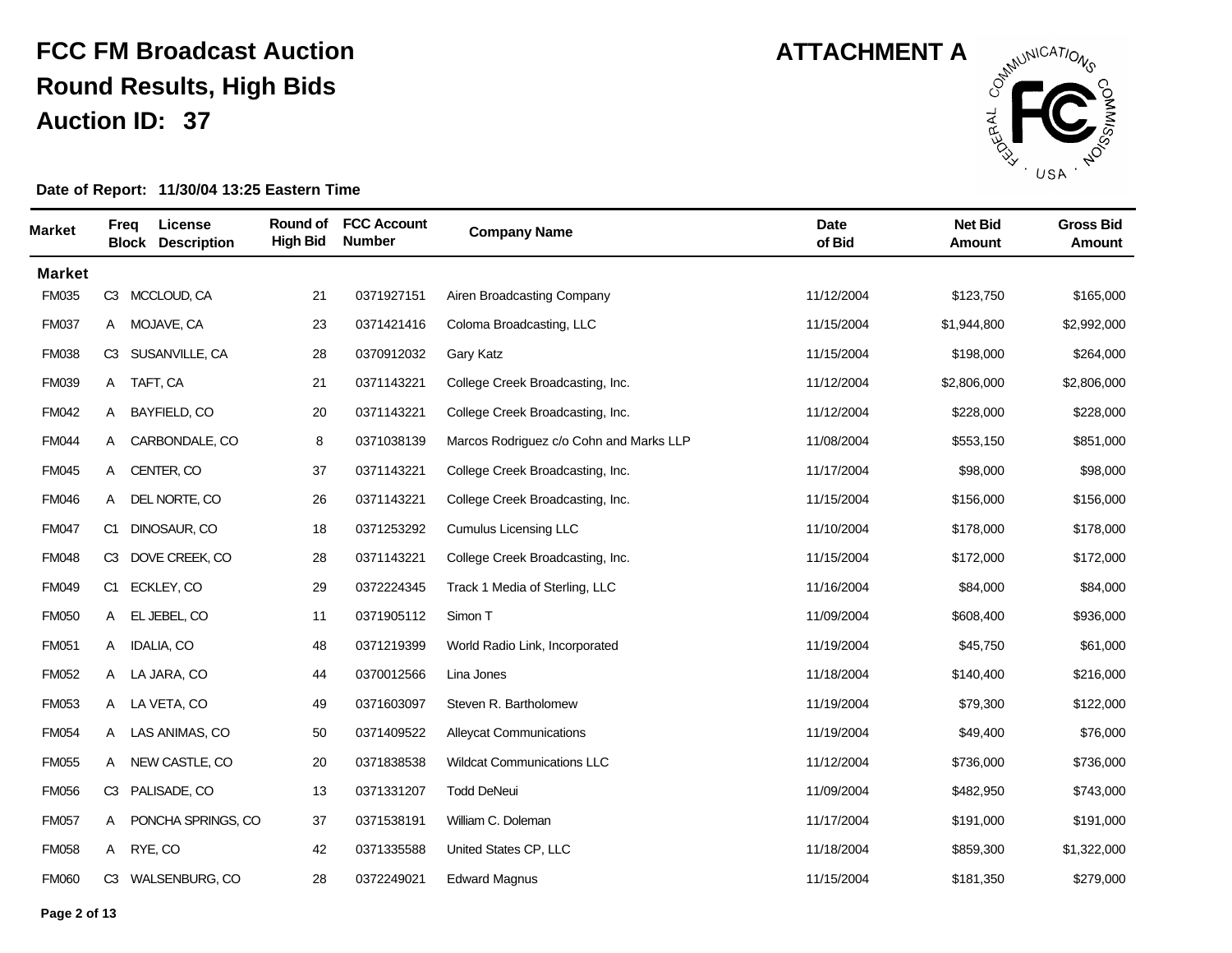

| <b>Market</b> |              | Freg      | License<br><b>Block Description</b> | Round of<br><b>High Bid</b> | <b>FCC Account</b><br><b>Number</b> | <b>Company Name</b>                       | Date<br>of Bid | <b>Net Bid</b><br><b>Amount</b> | <b>Gross Bid</b><br><b>Amount</b> |
|---------------|--------------|-----------|-------------------------------------|-----------------------------|-------------------------------------|-------------------------------------------|----------------|---------------------------------|-----------------------------------|
| <b>Market</b> |              |           |                                     |                             |                                     |                                           |                |                                 |                                   |
| <b>FM061</b>  |              |           | A WESTCLIFFE, CO                    | 42                          | 0371335588                          | United States CP, LLC                     | 11/18/2004     | \$102,700                       | \$158,000                         |
| <b>FM062</b>  | A            |           | YUMA, CO                            | 47                          | 0371219399                          | World Radio Link, Incorporated            | 11/19/2004     | \$66,750                        | \$89,000                          |
| FM063         | A            |           | CEDAR KEY, FL                       | 32                          | 0371433383                          | In Vibration, Inc.                        | 11/16/2004     | \$534,950                       | \$823,000                         |
| <b>FM064</b>  | A            | EBRO, FL  |                                     | 28                          | 0371043243                          | Massmedia, Inc.                           | 11/15/2004     | \$1,182,350                     | \$1,819,000                       |
| <b>FM066</b>  | A            |           | <b>INGLIS, FL</b>                   | 27                          | 0371949167                          | George S. Flinn, Jr.                      | 11/15/2004     | \$881,000                       | \$881,000                         |
| <b>FM068</b>  |              |           | A PERRY, FL                         | 27                          | 0371433383                          | In Vibration, Inc.                        | 11/15/2004     | \$343,200                       | \$528,000                         |
| <b>FM072</b>  | A            |           | TUMON, GU                           | 12                          | 0371125413                          | Guam Broadcast Services, Inc.             | 11/09/2004     | \$239,850                       | \$369,000                         |
| <b>FM073</b>  | C1           |           | CAPTAIN COOK, HI                    | 19                          | 0371714136                          | Big Island Broadcasting Inc               | 11/12/2004     | \$358,150                       | \$551,000                         |
| <b>FM074</b>  | $\mathsf{C}$ | HAIKU, HI |                                     | 16                          | 0371714136                          | Big Island Broadcasting Inc               | 11/10/2004     | \$1,083,550                     | \$1,667,000                       |
| <b>FM075</b>  |              |           | C1 HANAPEPE, HI                     | 22                          | 0372112081                          | Christina Bourdeaux                       | 11/12/2004     | \$305,500                       | \$470,000                         |
| <b>FM076</b>  |              |           | C2 HOLUALOA, HI                     | 22                          | 0371132487                          | Marquee Broadcasting, Inc.                | 11/12/2004     | \$317,850                       | \$489,000                         |
| <b>FM077</b>  |              |           | C <sub>2</sub> HONOKAA, HI          | 26                          | 0371632533                          | Chaparral Broadcasting, Inc.              | 11/15/2004     | \$361,000                       | \$361,000                         |
| <b>FM078</b>  | C            |           | KAUNAKAKAI, HI                      | 13                          | 0372014526                          | Visionary Related Entertainment LLC       | 11/09/2004     | \$1,384,000                     | \$1,384,000                       |
| <b>FM080</b>  | A            |           | KURTISTOWN, HI                      | 20                          | 0372014526                          | Visionary Related Entertainment LLC       | 11/12/2004     | \$428,000                       | \$428,000                         |
| <b>FM082</b>  | A            |           | WAHIAWA, HI                         | 22                          | 0371106162                          | Kona Coast Radio, LLC                     | 11/12/2004     | \$2,151,000                     | \$2,151,000                       |
| <b>FM083</b>  |              |           | A ANAMOSA, IA                       | 10                          | 0371706379                          | Citicasters Licenses, L.P.                | 11/08/2004     | \$2,523,000                     | \$2,523,000                       |
| <b>FM087</b>  | A            |           | <b>MANSON, IA</b>                   | 10                          | 0371709405                          | Clear Channel Broadcasting Licenses, Inc. | 11/08/2004     | \$383,000                       | \$383,000                         |
| <b>FM089</b>  | A            |           | NEWELL, IA                          | 35                          | 0371219399                          | World Radio Link, Incorporated            | 11/17/2004     | \$60,000                        | \$80,000                          |
| <b>FM090</b>  | A            |           | PACIFIC JUNCTION, IA                | 23                          | 0371531118                          | Bigglesworth Broadcasting, LLC            | 11/15/2004     | \$4,397,250                     | \$6,765,000                       |
| <b>FM091</b>  | A            |           | PATTERSON, IA                       | 28                          | 0371531118                          | Bigglesworth Broadcasting, LLC            | 11/15/2004     | \$1,446,250                     | \$2,225,000                       |
| <b>FM092</b>  |              |           | A PLEASANTVILLE, IA                 | 28                          | 0371531118                          | Bigglesworth Broadcasting, LLC            | 11/15/2004     | \$1,056,900                     | \$1,626,000                       |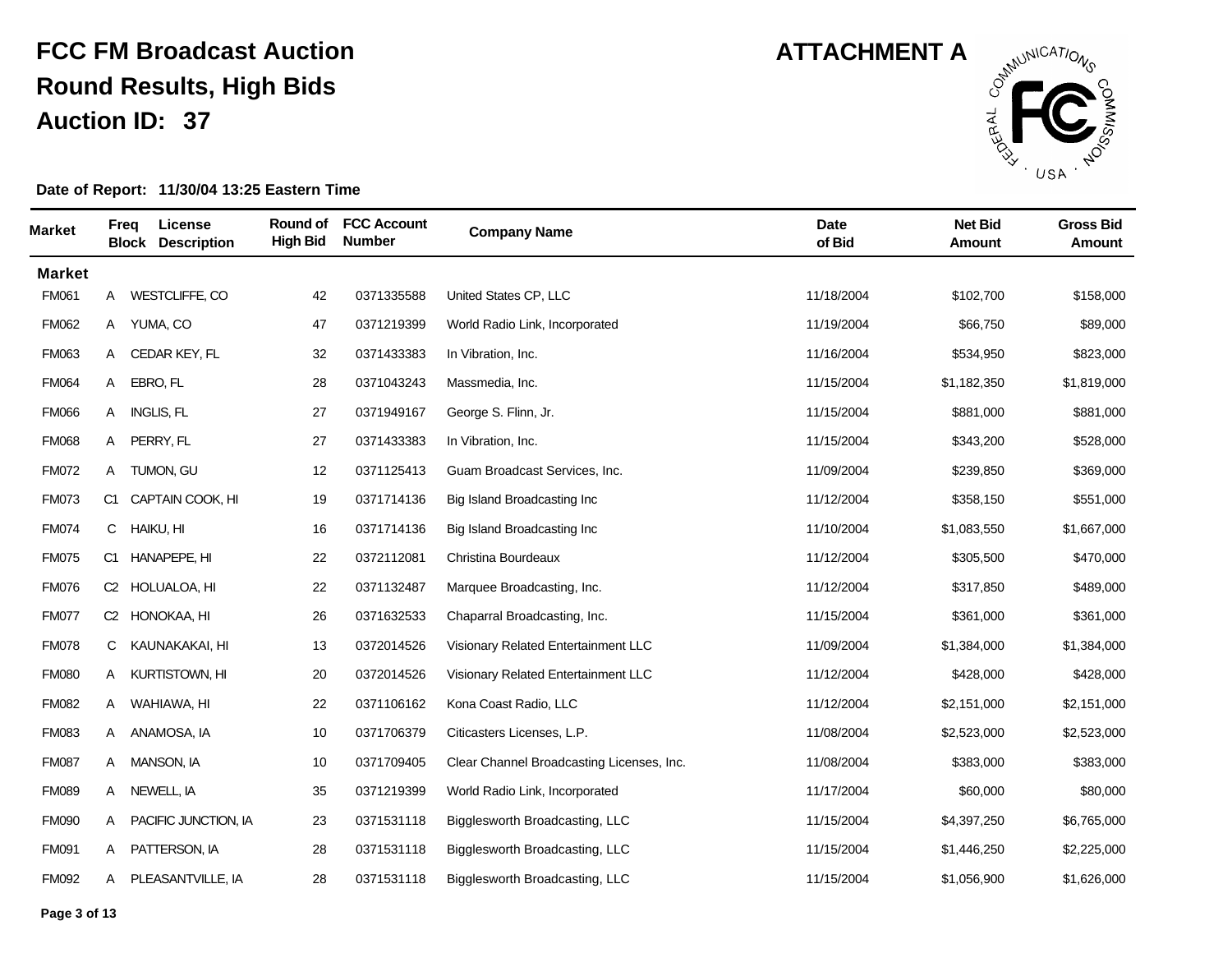

| <b>Market</b> | Freg | License<br><b>Block Description</b> | Round of<br><b>High Bid</b> | <b>FCC Account</b><br><b>Number</b> | <b>Company Name</b>                    | <b>Date</b><br>of Bid | <b>Net Bid</b><br>Amount | <b>Gross Bid</b><br><b>Amount</b> |
|---------------|------|-------------------------------------|-----------------------------|-------------------------------------|----------------------------------------|-----------------------|--------------------------|-----------------------------------|
| <b>Market</b> |      |                                     |                             |                                     |                                        |                       |                          |                                   |
| <b>FM093</b>  | A    | ROCKFORD, IA                        | 23                          | 0371623541                          | Radioactive, LLC                       | 11/15/2004            | \$313,300                | \$482,000                         |
| <b>FM095</b>  |      | A SAC CITY, IA                      | 37                          | 0371623541                          | Radioactive, LLC                       | 11/17/2004            | \$87,100                 | \$134,000                         |
| <b>FM096</b>  | A    | SIBLEY, IA                          | 34                          | 0370142058                          | Absolute Communications, L.L.C.        | 11/16/2004            | \$102,050                | \$157,000                         |
| <b>FM097</b>  |      | C2 ABERDEEN, ID                     | 28                          | 0371143221                          | College Creek Broadcasting, Inc.       | 11/15/2004            | \$1,702,000              | \$1,702,000                       |
| <b>FM098</b>  |      | A ASHTON, ID                        | 35                          | 0371143221                          | College Creek Broadcasting, Inc.       | 11/17/2004            | \$746,000                | \$746,000                         |
| <b>FM100</b>  |      | C3 HAZELTON, ID                     | 27                          | 0371143221                          | College Creek Broadcasting, Inc.       | 11/15/2004            | \$1,308,000              | \$1,308,000                       |
| <b>FM101</b>  | A    | KOOTENAI, ID                        | 20                          | 0371638416                          | Hellroaring Communications L.L.C.      | 11/12/2004            | \$166,400                | \$256,000                         |
| <b>FM102</b>  | A    | SALMON, ID                          | 33                          | 0370240368                          | Skywest Media L.L.C.                   | 11/16/2004            | \$119,000                | \$119,000                         |
| FM103         | A    | ST. MARIES, ID                      | 32                          | 0371143221                          | College Creek Broadcasting, Inc.       | 11/16/2004            | \$389,000                | \$389,000                         |
| <b>FM104</b>  |      | A TROY, ID                          | 26                          | 0371402365                          | PACIFIC EMPIRE RADIO CORP              | 11/15/2004            | \$497,000                | \$497,000                         |
| <b>FM105</b>  |      | A TWIN FALLS, ID                    | 21                          | 0371143221                          | College Creek Broadcasting, Inc.       | 11/12/2004            | \$1,246,000              | \$1,246,000                       |
| <b>FM109</b>  |      | A COLCHESTER, IL                    | 30                          | 0372207546                          | PATRICIA VAN ZANDT                     | 11/16/2004            | \$226,200                | \$348,000                         |
| <b>FM111</b>  | A    | HEYWORTH, IL                        | 20                          | 0371531118                          | Bigglesworth Broadcasting, LLC         | 11/12/2004            | \$1,630,850              | \$2,509,000                       |
| <b>FM112</b>  |      | A NORMAL, IL                        | 17                          | 0371531118                          | Bigglesworth Broadcasting, LLC         | 11/10/2004            | \$1,430,650              | \$2,201,000                       |
| <b>FM113</b>  |      | A ST. ANNE, IL                      | 23                          | 0371050537                          | <b>STARadio Corporation</b>            | 11/15/2004            | \$2,088,000              | \$2,088,000                       |
| <b>FM114</b>  |      | A WATSEKA, IL                       | 24                          | 0371623541                          | Radioactive, LLC                       | 11/15/2004            | \$813,150                | \$1,251,000                       |
| <b>FM118</b>  |      | A AUGUSTA, KS                       | 36                          | 0371531118                          | Bigglesworth Broadcasting, LLC         | 11/17/2004            | \$2,154,100              | \$3,314,000                       |
| <b>FM119</b>  | A    | <b>BURDETT, KS</b>                  | 42                          | 0371143221                          | College Creek Broadcasting, Inc.       | 11/18/2004            | \$336,000                | \$336,000                         |
| <b>FM120</b>  | A    | CIMARRON, KS                        | 25                          | 0371623541                          | Radioactive, LLC                       | 11/15/2004            | \$88,400                 | \$136,000                         |
| <b>FM122</b>  |      | C <sub>2</sub> HAYS, KS             | 25                          | 0371623541                          | Radioactive, LLC                       | 11/15/2004            | \$354,250                | \$545,000                         |
| <b>FM123</b>  |      | A HUTCHINSON, KS                    | 27                          | 0371504486                          | Ad Astra per Aspera Broadcasting, Inc. | 11/15/2004            | \$678,000                | \$678,000                         |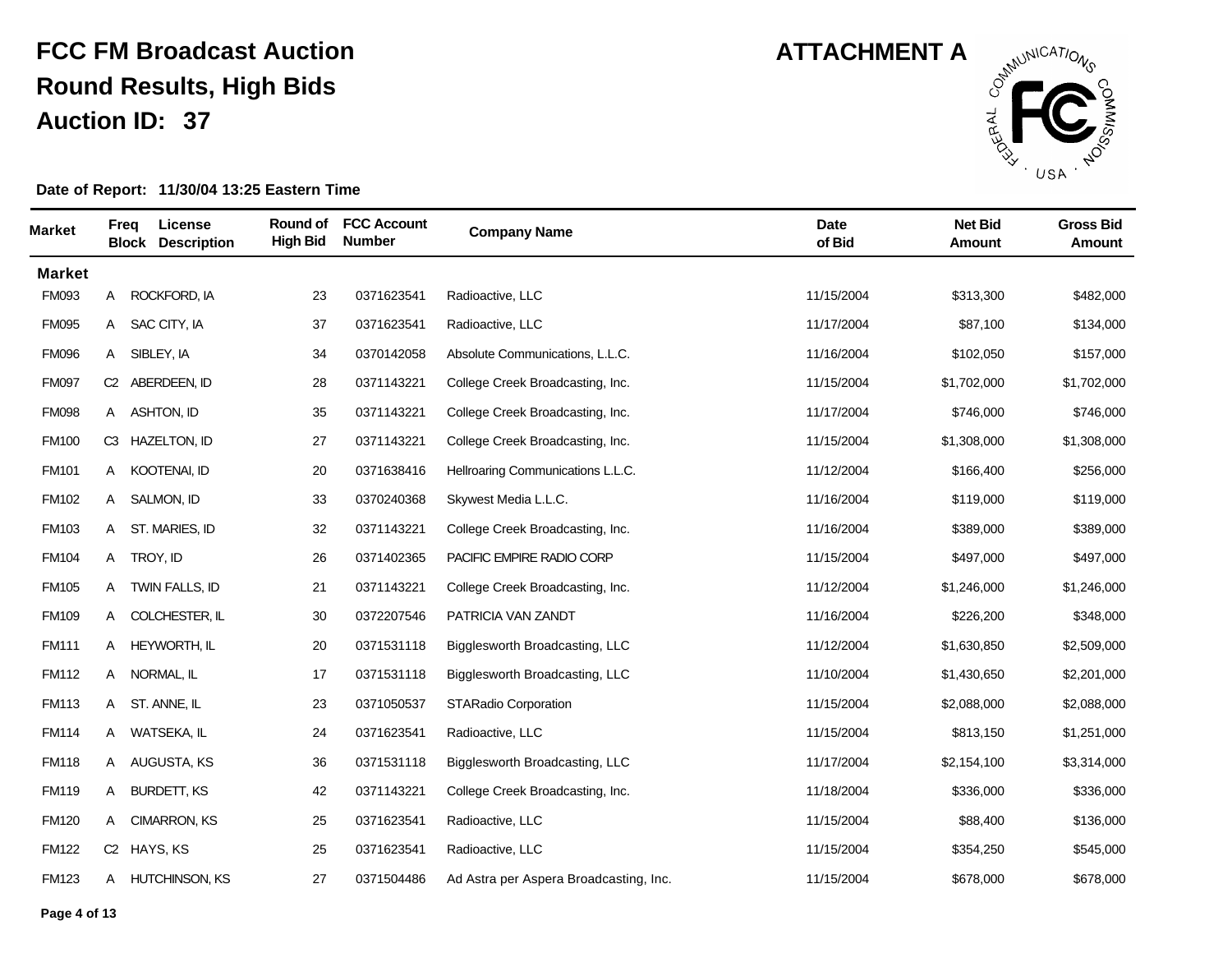

| <b>Market</b> | Freg           | License<br><b>Block Description</b> | Round of<br><b>High Bid</b> | <b>FCC Account</b><br><b>Number</b> | <b>Company Name</b>                     | <b>Date</b><br>of Bid | <b>Net Bid</b><br>Amount | <b>Gross Bid</b><br>Amount |
|---------------|----------------|-------------------------------------|-----------------------------|-------------------------------------|-----------------------------------------|-----------------------|--------------------------|----------------------------|
| <b>Market</b> |                |                                     |                             |                                     |                                         |                       |                          |                            |
| <b>FM124</b>  |                | C1 KIOWA, KS                        | 17                          | 0370945027                          | <b>Troy Unruh</b>                       | 11/10/2004            | \$85,150                 | \$131,000                  |
| <b>FM125</b>  |                | C3 LINDSBORG, KS                    | 27                          | 0371623541                          | Radioactive, LLC                        | 11/15/2004            | \$407,550                | \$627,000                  |
| <b>FM126</b>  | A              | NESS CITY, KS                       | 19                          | 0371143221                          | College Creek Broadcasting, Inc.        | 11/12/2004            | \$98,000                 | \$98,000                   |
| <b>FM127</b>  |                | A ROZEL, KS                         | 24                          | 0371641302                          | Bott Communications, Inc.               | 11/15/2004            | \$98,000                 | \$98,000                   |
| <b>FM128</b>  |                | A ANNVILLE, KY                      | 20                          | 0371808552                          | F.T.G. Broadcasting, Inc.               | 11/12/2004            | \$488,000                | \$488,000                  |
| <b>FM129</b>  | A              | <b>BRODHEAD, KY</b>                 | 25                          | 0371623541                          | Radioactive, LLC                        | 11/15/2004            | \$199,550                | \$307,000                  |
| <b>FM130</b>  | A              | FREDONIA, KY                        | 29                          | 0372207546                          | PATRICIA VAN ZANDT                      | 11/16/2004            | \$249,600                | \$384,000                  |
| <b>FM131</b>  | A              | LA CENTER, KY                       | 33                          | 0371657094                          | Janet Jensen                            | 11/16/2004            | \$923,000                | \$1,420,000                |
| FM132         |                | A MOUNT VERNON, KY                  | 27                          | 0371623541                          | Radioactive, LLC                        | 11/15/2004            | \$390,000                | \$600,000                  |
| <b>FM134</b>  |                | A STURGIS, KY                       | 25                          | 0371823476                          | Henson Media, Inc.                      | 11/15/2004            | \$127,400                | \$196,000                  |
| <b>FM139</b>  |                | A SIMMESPORT, LA                    | 26                          | 0371707588                          | Delta Media Corporation                 | 11/15/2004            | \$304,000                | \$304,000                  |
| <b>FM140</b>  |                | A TALLULAH, LA                      | 23                          | 0371612543                          | MID SOUTH COMMUINICATIONS COMPANY, INC. | 11/15/2004            | \$288,600                | \$444,000                  |
| <b>FM141</b>  | A              | <b>BREWSTER, MA</b>                 | 16                          | 0371829543                          | GBH Telecommunications, Inc.            | 11/10/2004            | \$3,927,000              | \$3,927,000                |
| <b>FM144</b>  |                | A CARNEY, MI                        | 26                          | 0371638136                          | Starboard Media Foundation, Inc.        | 11/15/2004            | \$74,000                 | \$74,000                   |
| <b>FM145</b>  |                | A CRYSTAL FALLS, MI                 | 27                          | 0371623541                          | Radioactive, LLC                        | 11/15/2004            | \$102,700                | \$158,000                  |
| <b>FM146</b>  |                | C3 GWINN, MI                        | 20                          | 0371623541                          | Radioactive, LLC                        | 11/12/2004            | \$262,600                | \$404,000                  |
| <b>FM148</b>  | C <sub>3</sub> | MCMILLAN, MI                        | 31                          | 0371547265                          | David L. Smith                          | 11/16/2004            | \$77,350                 | \$119,000                  |
| <b>FM149</b>  | C3             | POWERS, MI                          | 30                          | 0371623541                          | Radioactive, LLC                        | 11/16/2004            | \$292,500                | \$450,000                  |
| <b>FM150</b>  | A              | <b>REPUBLIC, MI</b>                 | 27                          | 0371623541                          | Radioactive, LLC                        | 11/15/2004            | \$105,300                | \$162,000                  |
| <b>FM151</b>  |                | A WALHALLA, MI                      | 23                          | 0371623541                          | Radioactive, LLC                        | 11/15/2004            | \$169,650                | \$261,000                  |
| FM152         |                | A LAKE CRYSTAL, MN                  | 22                          | 0371538191                          | William C. Doleman                      | 11/12/2004            | \$567,000                | \$567,000                  |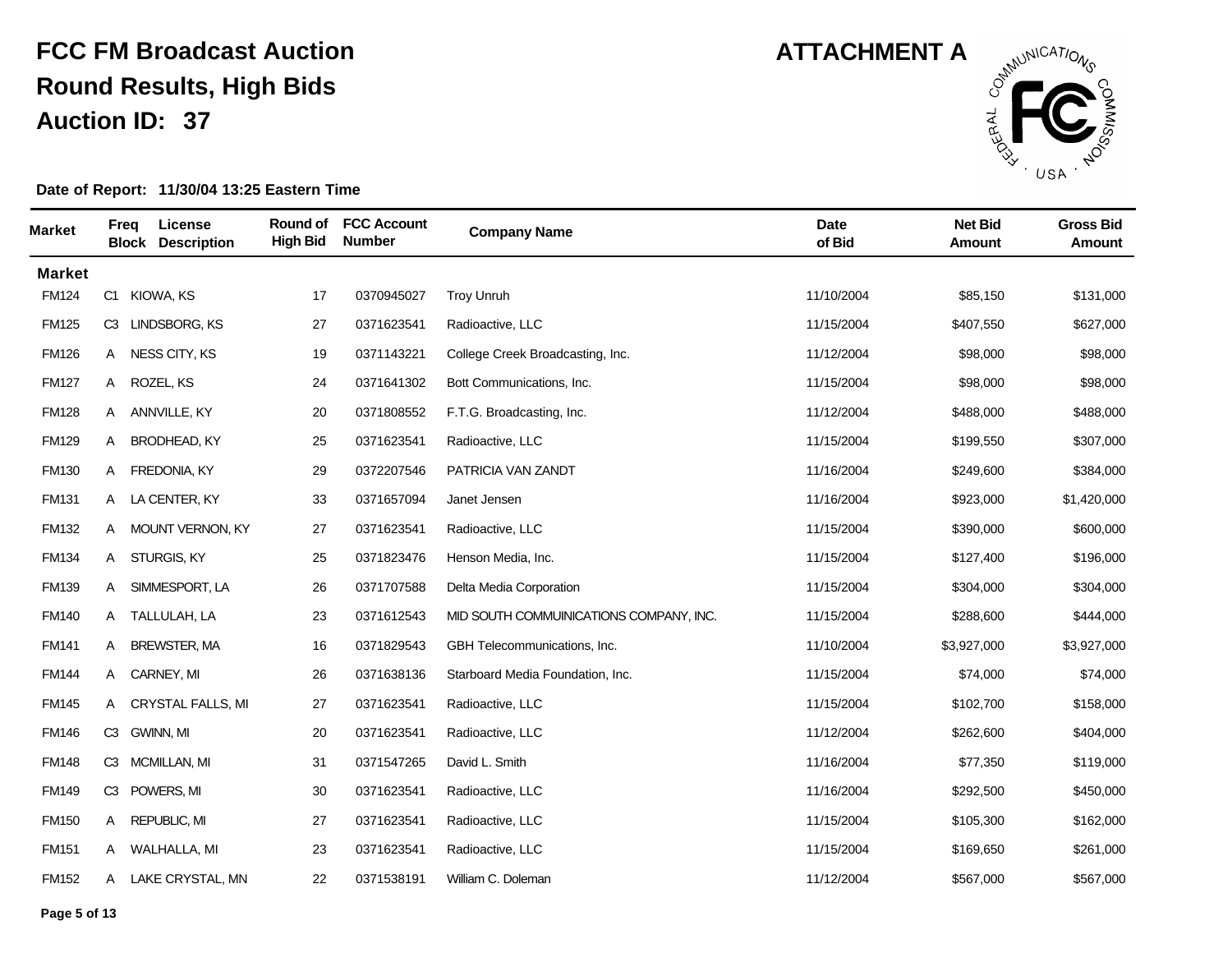

| <b>Market</b> | Freg | License<br><b>Block Description</b> | Round of<br><b>High Bid</b> | <b>FCC Account</b><br><b>Number</b> | <b>Company Name</b>               | <b>Date</b><br>of Bid | <b>Net Bid</b><br>Amount | <b>Gross Bid</b><br><b>Amount</b> |
|---------------|------|-------------------------------------|-----------------------------|-------------------------------------|-----------------------------------|-----------------------|--------------------------|-----------------------------------|
| <b>Market</b> |      |                                     |                             |                                     |                                   |                       |                          |                                   |
| FM153         |      | A LANESBORO, MN                     | 35                          | 0371253292                          | <b>Cumulus Licensing LLC</b>      | 11/17/2004            | \$3,578,000              | \$3,578,000                       |
| <b>FM154</b>  | A    | <b>VERNON CENTER, MN</b>            | 34                          | 0371623541                          | Radioactive, LLC                  | 11/16/2004            | \$743,600                | \$1,144,000                       |
| <b>FM155</b>  | A    | ARCADIA, MO                         | 23                          | 0371211053                          | Dockins Communications, Inc.      | 11/15/2004            | \$371,000                | \$371,000                         |
| <b>FM156</b>  | A    | <b>BUNKER, MO</b>                   | 41                          | 0371219399                          | World Radio Link, Incorporated    | 11/18/2004            | \$134,250                | \$179,000                         |
| <b>FM157</b>  | A    | GIDEON, MO                          | 19                          | 0372207546                          | PATRICIA VAN ZANDT                | 11/12/2004            | \$105,300                | \$162,000                         |
| <b>FM158</b>  |      | A LINN, MO                          | 28                          | 0371253292                          | Cumulus Licensing LLC             | 11/15/2004            | \$879,000                | \$879,000                         |
| <b>FM159</b>  | A    | <b>FRIARS POINT, MS</b>             | 19                          | 0371458148                          | <b>RAYMOND SIMES</b>              | 11/12/2004            | \$189,750                | \$253,000                         |
| <b>FM163</b>  | A    | REDWOOD, MS                         | 16                          | 0370012566                          | Lina Jones                        | 11/10/2004            | \$311,350                | \$479,000                         |
| <b>FM165</b>  | A    | TYLERTOWN, MS                       | 32                          | 0371145407                          | Southwest Broadcasting, Inc.      | 11/16/2004            | \$251,000                | \$251,000                         |
| <b>FM166</b>  |      | C2 ALBERTON, MT                     | 59                          | 0371413597                          | Fisher Radio Regional Group, Inc. | 11/22/2004            | \$230,000                | \$230,000                         |
| <b>FM167</b>  |      | A BELT, MT                          | 27                          | 0371143221                          | College Creek Broadcasting, Inc.  | 11/15/2004            | \$542,000                | \$542,000                         |
| <b>FM168</b>  | A    | <b>BIG SKY, MT</b>                  | 37                          | 0371600315                          | Radick Construction, Inc.         | 11/17/2004            | \$205,400                | \$316,000                         |
| <b>FM170</b>  | C1   | CHOTEAU, MT                         | 25                          | 0371143221                          | College Creek Broadcasting, Inc.  | 11/15/2004            | \$251,000                | \$251,000                         |
| <b>FM171</b>  |      | C3 EUREKA, MT                       | 57                          | 0371219399                          | World Radio Link, Incorporated    | 11/22/2004            | \$83,250                 | \$111,000                         |
| <b>FM172</b>  |      | C2 FAIRFIELD, MT                    | 19                          | 0371143221                          | College Creek Broadcasting, Inc.  | 11/12/2004            | \$133,000                | \$133,000                         |
| <b>FM173</b>  |      | A FLORENCE, MT                      | 16                          | 0371932056                          | <b>Kevin Terry</b>                | 11/10/2004            | \$541,450                | \$833,000                         |
| <b>FM174</b>  |      | C3 FORT BENTON, MT                  | 28                          | 0371641541                          | Advance Acquisition, Inc.         | 11/15/2004            | \$276,000                | \$276,000                         |
| <b>FM175</b>  | CЗ   | JOLIET, MT                          | 29                          | 0371531118                          | Bigglesworth Broadcasting, LLC    | 11/16/2004            | \$761,800                | \$1,172,000                       |
| <b>FM176</b>  |      | A LOCKWOOD, MT                      | 21                          | 0371531118                          | Bigglesworth Broadcasting, LLC    | 11/12/2004            | \$709,800                | \$1,092,000                       |
| <b>FM177</b>  | A    | MANHATTAN, MT                       | 41                          | 0371600315                          | Radick Construction, Inc.         | 11/18/2004            | \$426,400                | \$656,000                         |
| <b>FM178</b>  |      | A MISSOULA, MT                      | 14                          | 0371932056                          | <b>Kevin Terry</b>                | 11/09/2004            | \$548,600                | \$844,000                         |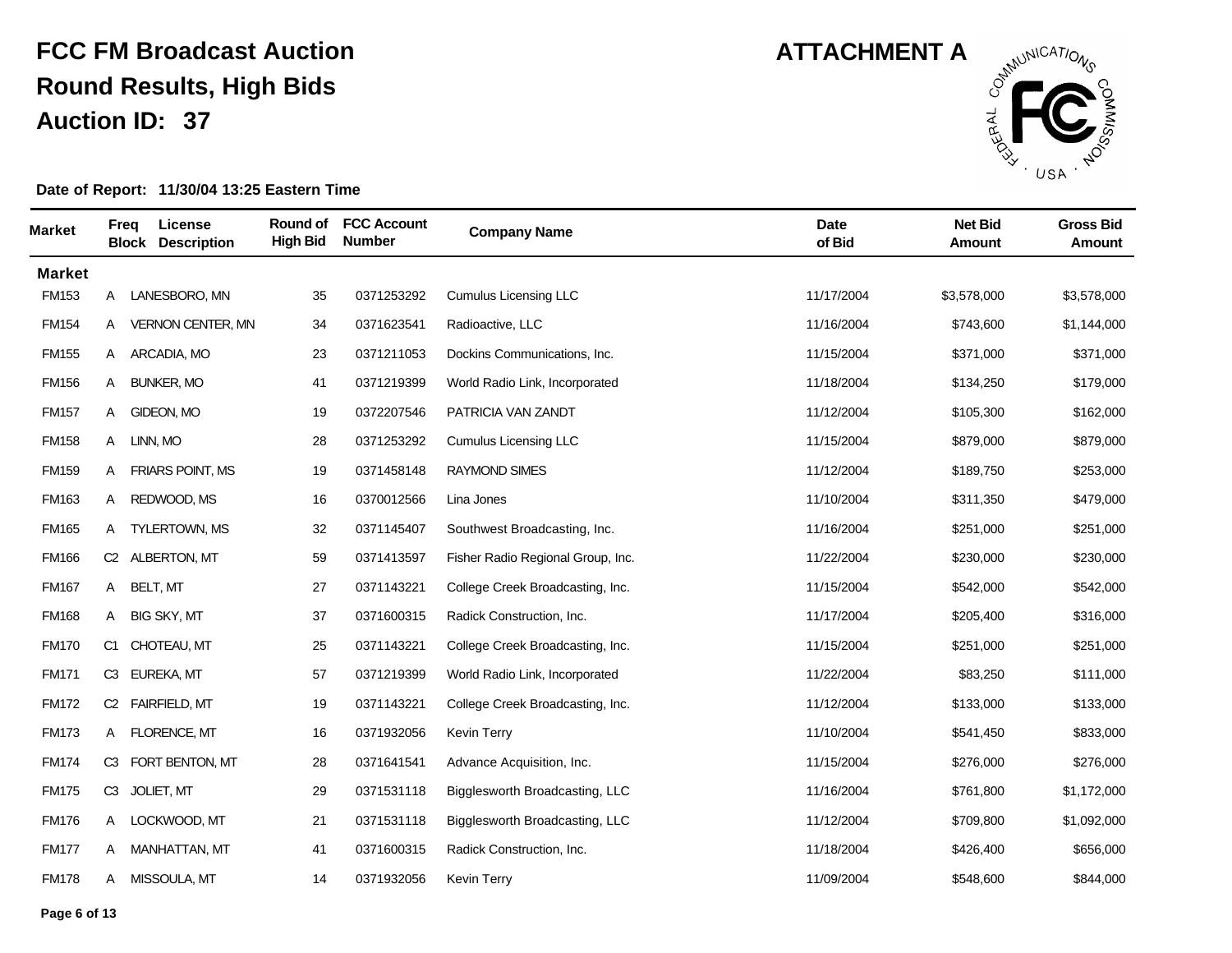

| <b>Market</b> | Freq | License<br><b>Block Description</b> | Round of<br><b>High Bid</b> | <b>FCC Account</b><br><b>Number</b> | <b>Company Name</b>              | <b>Date</b><br>of Bid | <b>Net Bid</b><br>Amount | <b>Gross Bid</b><br><b>Amount</b> |
|---------------|------|-------------------------------------|-----------------------------|-------------------------------------|----------------------------------|-----------------------|--------------------------|-----------------------------------|
| <b>Market</b> |      |                                     |                             |                                     |                                  |                       |                          |                                   |
| <b>FM180</b>  |      | C2 SAINT REGIS, MT                  | 35                          | 0371219399                          | World Radio Link, Incorporated   | 11/17/2004            | \$33,750                 | \$45,000                          |
| FM182         | A    | STEVENSVILLE, MT                    | 20                          | 0371932056                          | <b>Kevin Terry</b>               | 11/12/2004            | \$858,000                | \$1,320,000                       |
| <b>FM183</b>  | C1   | <b>VALIER, MT</b>                   | 26                          | 0371219399                          | World Radio Link, Incorporated   | 11/15/2004            | \$57,000                 | \$76,000                          |
| <b>FM184</b>  | A    | <b>WHITEFISH, MT</b>                | 29                          | 0371259336                          | Rose Communications              | 11/16/2004            | \$619,450                | \$953,000                         |
| <b>FM186</b>  | A    | <b>BUXTON, NC</b>                   | 48                          | 0371706497                          | David Wilson                     | 11/19/2004            | \$244,400                | \$376,000                         |
| <b>FM187</b>  |      | A BUXTON, NC                        | 24                          | 0371706497                          | David Wilson                     | 11/15/2004            | \$104,650                | \$161,000                         |
| <b>FM188</b>  | A    | <b>ENFIELD, NC</b>                  | 25                          | 0370958398                          | Julie Epperson                   | 11/15/2004            | \$1,060,150              | \$1,631,000                       |
| <b>FM191</b>  | C1   | <b>BELFIELD, ND</b>                 | 1                           | 0371518074                          | <b>Pilot Communications</b>      | 11/03/2004            | \$32,500                 | \$50,000                          |
| <b>FM193</b>  | C1   | <b>BURLINGTON, ND</b>               | 24                          | 0371748233                          | Programmers Broadcasting, Inc.   | 11/15/2004            | \$192,750                | \$257,000                         |
| <b>FM197</b>  | C    | <b>HAZELTON, ND</b>                 | 22                          | 0371253292                          | <b>Cumulus Licensing LLC</b>     | 11/12/2004            | \$1,207,000              | \$1,207,000                       |
| <b>FM199</b>  | C.   | NEW ENGLAND, ND                     | 15                          | 0371219399                          | World Radio Link, Incorporated   | 11/10/2004            | \$52,500                 | \$70,000                          |
| <b>FM200</b>  | C.   | <b>RICHARDTON, ND</b>               | $\mathbf{1}$                | 0371518074                          | <b>Pilot Communications</b>      | 11/03/2004            | \$58,500                 | \$90,000                          |
| <b>FM201</b>  | C.   | <b>SARLES, ND</b>                   | 46                          | 0371219399                          | World Radio Link, Incorporated   | 11/18/2004            | \$45,750                 | \$61,000                          |
| <b>FM202</b>  |      | C1 VELVA, ND                        | 24                          | 0371748233                          | Programmers Broadcasting, Inc.   | 11/15/2004            | \$192,750                | \$257,000                         |
| <b>FM203</b>  | C1.  | WIMBLEDON, ND                       | 1                           | 0371517523                          | James River Broadcasting, Inc.   | 11/03/2004            | \$70,000                 | \$70,000                          |
| <b>FM204</b>  |      | A ALLEN, NE                         | 32                          | 0371143221                          | College Creek Broadcasting, Inc. | 11/16/2004            | \$1,367,000              | \$1,367,000                       |
| <b>FM205</b>  |      | C1 CHADRON, NE                      | 10                          | 0371434547                          | Eagle Communications, Inc.       | 11/08/2004            | \$90,000                 | \$90,000                          |
| <b>FM206</b>  | C1   | HERSHEY, NE                         | 36                          | 0371434547                          | Eagle Communications, Inc.       | 11/17/2004            | \$293,000                | \$293,000                         |
| <b>FM207</b>  | A    | HUMBOLDT, NE                        | 32                          | 0371253292                          | <b>Cumulus Licensing LLC</b>     | 11/16/2004            | \$220,000                | \$220,000                         |
| <b>FM208</b>  | A    | MINATARE, NE                        | 23                          | 0371143221                          | College Creek Broadcasting, Inc. | 11/15/2004            | \$147,000                | \$147,000                         |
| <b>FM209</b>  |      | A MITCHELL, NE                      | 23                          | 0371143221                          | College Creek Broadcasting, Inc. | 11/15/2004            | \$92,000                 | \$92,000                          |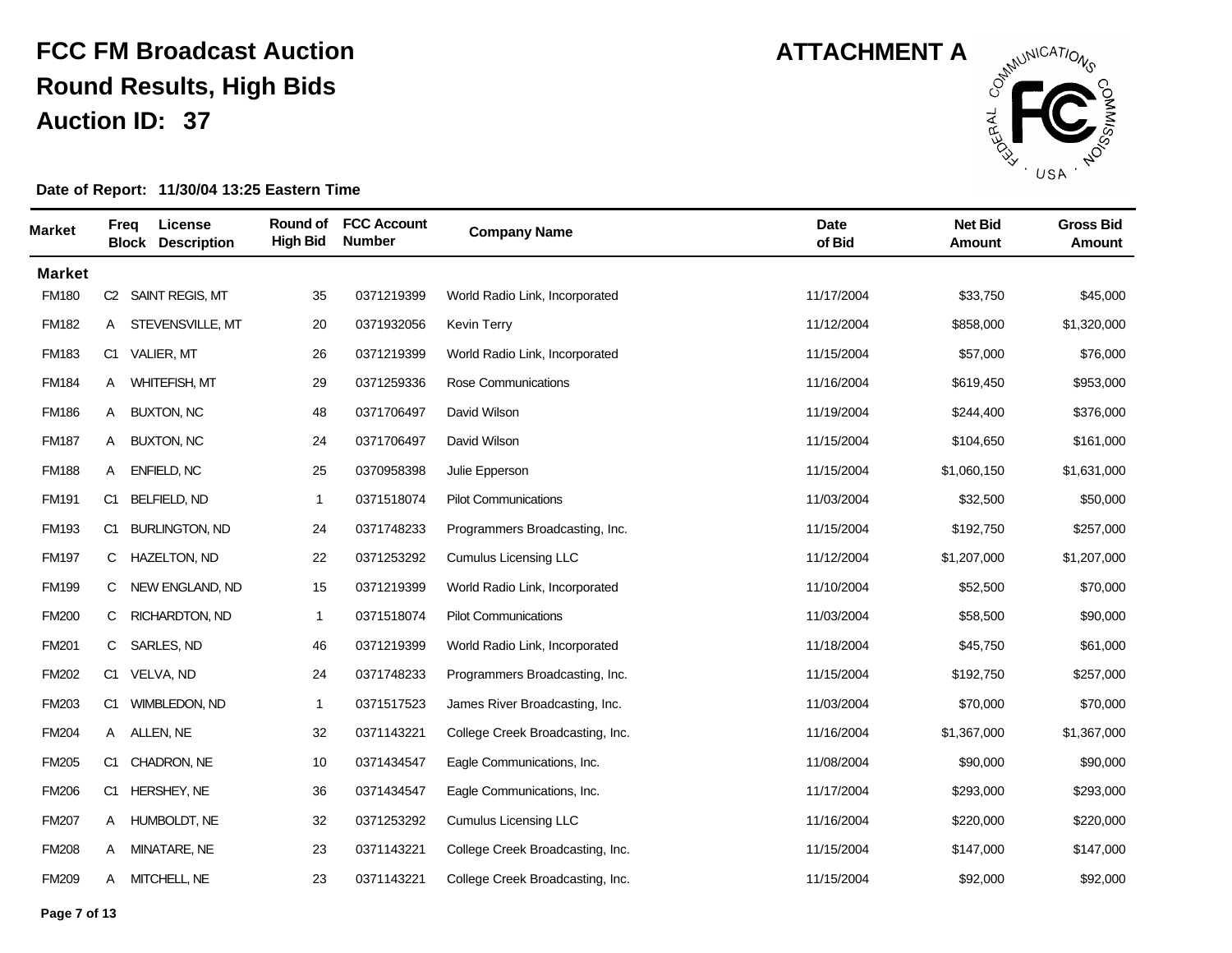

| <b>Market</b> | Freq           | License<br><b>Block Description</b> | Round of<br><b>High Bid</b> | <b>FCC Account</b><br><b>Number</b> | <b>Company Name</b>                | <b>Date</b><br>of Bid | <b>Net Bid</b><br><b>Amount</b> | <b>Gross Bid</b><br>Amount |
|---------------|----------------|-------------------------------------|-----------------------------|-------------------------------------|------------------------------------|-----------------------|---------------------------------|----------------------------|
| <b>Market</b> |                |                                     |                             |                                     |                                    |                       |                                 |                            |
| FM210         |                | C2 OVERTON, NE                      | 35                          | 0371219399                          | World Radio Link, Incorporated     | 11/17/2004            | \$63,750                        | \$85,000                   |
| FM211         |                | C1 PAXTON, NE                       | 23                          | 0371143221                          | College Creek Broadcasting, Inc.   | 11/15/2004            | \$242,000                       | \$242,000                  |
| FM212         | C2             | RAVENNA, NE                         | 16                          | 0371128362                          | COMMUNITY RADIO, INC               | 11/10/2004            | \$798,850                       | \$1,229,000                |
| <b>FM213</b>  | C1.            | SARGENT, NE                         | 27                          | 0371219399                          | World Radio Link, Incorporated     | 11/15/2004            | \$32,250                        | \$43,000                   |
| FM214         | C <sub>1</sub> | SUTHERLAND, NE                      | 28                          | 0371143221                          | College Creek Broadcasting, Inc.   | 11/15/2004            | \$266,000                       | \$266,000                  |
| <b>FM216</b>  |                | A JEFFERSON, NH                     | 32                          | 0371553002                          | Nassau Broadcasting Holdings, Inc. | 11/16/2004            | \$879,000                       | \$879,000                  |
| FM218         | C3             | <b>DEXTER, NM</b>                   | 20                          | 0372018153                          | Hispanic Target Media, Inc.        | 11/12/2004            | \$250,900                       | \$386,000                  |
| FM219         | CЗ             | LORDSBURG, NM                       | 48                          | 0371638113                          | Cochise Broadcasting, LLC          | 11/19/2004            | \$678,000                       | \$678,000                  |
| <b>FM220</b>  |                | C2 MAGDALENA, NM                    | 36                          | 0371745506                          | Matinee Radio, LLC                 | 11/17/2004            | \$278,200                       | \$428,000                  |
| <b>FM221</b>  |                | C1 QUESTA, NM                       | 20                          | 0372108512                          | West Waves, Inc.                   | 11/12/2004            | \$238,550                       | \$367,000                  |
| <b>FM223</b>  |                | C <sub>2</sub> SOCORRO, NM          | 30                          | 0371641541                          | Advance Acquisition, Inc.          | 11/16/2004            | \$597,000                       | \$597,000                  |
| <b>FM224</b>  | A              | TAOS, NM                            | 19                          | 0372133008                          | DMC Broadcasting Inc.              | 11/12/2004            | \$464,000                       | \$464,000                  |
| <b>FM225</b>  | A              | TEXICO, NM                          | 25                          | 0371144092                          | Tejas Broadcasting, LLP            | 11/15/2004            | \$487,000                       | \$487,000                  |
| <b>FM226</b>  |                | C3 TULAROSA, NM                     | 25                          | 0371624038                          | Walton Stations - New Mexico, Inc. | 11/15/2004            | \$604,000                       | \$604,000                  |
| <b>FM227</b>  |                | C1 CALIENTE, NV                     | 54                          | 0371234386                          | Aurora Media, LLC                  | 11/22/2004            | \$352,950                       | \$543,000                  |
| <b>FM228</b>  |                | A CAL-NEV-ARI, NV                   | 27                          | 0371140576                          | Smoke and Mirrors, LLC             | 11/15/2004            | \$933,000                       | \$933,000                  |
| <b>FM229</b>  | C3 ELKO, NV    |                                     | 19                          | 0371143221                          | College Creek Broadcasting, Inc.   | 11/12/2004            | \$397,000                       | \$397,000                  |
| <b>FM230</b>  | C1             | ELKO, NV                            | 19                          | 0371143221                          | College Creek Broadcasting, Inc.   | 11/12/2004            | \$483,000                       | \$483,000                  |
| <b>FM231</b>  | C1             | <b>HAWTHORNE, NV</b>                | 30                          | 0371115256                          | Alma Vision Hispanic Network, Inc. | 11/16/2004            | \$95,550                        | \$147,000                  |
| <b>FM232</b>  | C1             | LOVELOCK, NV                        | 24                          | 0371339248                          | JER Licenses, LLC                  | 11/15/2004            | \$281,450                       | \$433,000                  |
| FM233         | C              | MESQUITE, NV                        | 45                          | 0371143221                          | College Creek Broadcasting, Inc.   | 11/18/2004            | \$7,131,000                     | \$7,131,000                |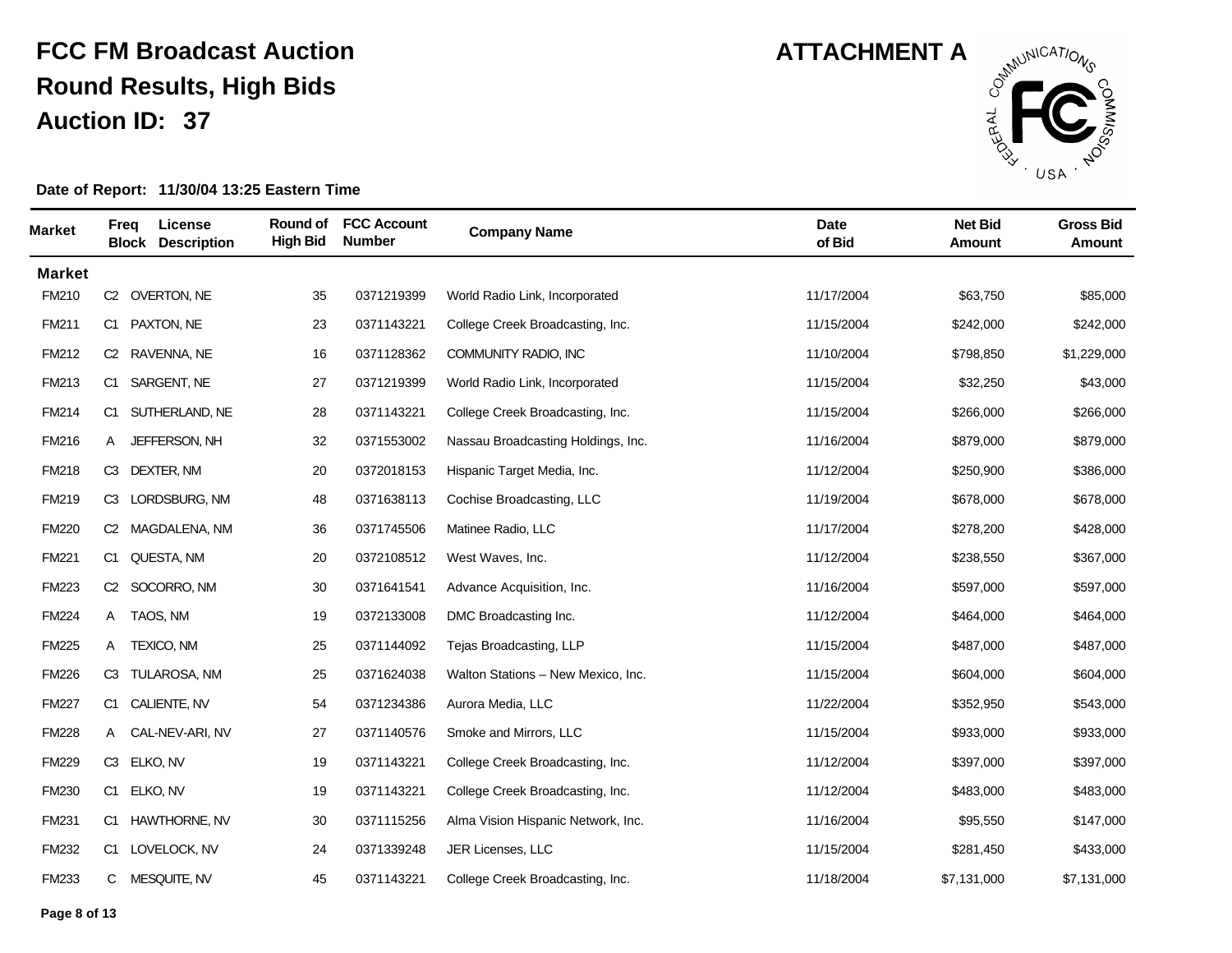

| <b>Market</b> | Freg           | License<br><b>Block Description</b> | <b>High Bid</b> | Round of FCC Account<br><b>Number</b> | <b>Company Name</b>            | <b>Date</b><br>of Bid | <b>Net Bid</b><br>Amount | <b>Gross Bid</b><br><b>Amount</b> |
|---------------|----------------|-------------------------------------|-----------------|---------------------------------------|--------------------------------|-----------------------|--------------------------|-----------------------------------|
| <b>Market</b> |                |                                     |                 |                                       |                                |                       |                          |                                   |
| <b>FM234</b>  |                | C1 OVERTON, NV                      | 53              | 0370913261                            | Kemp Communications, Inc.      | 11/22/2004            | \$6,412,000              | \$6,412,000                       |
| <b>FM238</b>  | A              | DANNEMORA, NY                       | 31              | 0371623541                            | Radioactive, LLC               | 11/16/2004            | \$1,751,750              | \$2,695,000                       |
| <b>FM239</b>  | A              | DELHI, NY                           | 14              | 0371714414                            | Double O Radio Corporation     | 11/09/2004            | \$399,000                | \$399,000                         |
| <b>FM242</b>  | A              | OLD FORGE, NY                       | 31              | 0371623541                            | Radioactive, LLC               | 11/16/2004            | \$195,650                | \$301,000                         |
| <b>FM243</b>  | A              | SARANAC LAKE, NY                    | 29              | 0371623541                            | Radioactive, LLC               | 11/16/2004            | \$370,500                | \$570,000                         |
| <b>FM244</b>  |                | A SPECULATOR, NY                    | 36              | 0371135275                            | PFRE LLC                       | 11/17/2004            | \$93,600                 | \$144,000                         |
| <b>FM247</b>  | A              | ANTLERS, OK                         | 24              | 0371718293                            | Will Payne                     | 11/15/2004            | \$107,250                | \$165,000                         |
| <b>FM249</b>  | A              | ELDORADO, OK                        | 32              | 0371750559                            | James Falcon                   | 11/16/2004            | \$102,700                | \$158,000                         |
| <b>FM250</b>  |                | C1 GUYMON, OK                       | $\mathbf{1}$    | 0371331207                            | <b>Todd DeNeui</b>             | 11/03/2004            | \$58,500                 | \$90,000                          |
| <b>FM251</b>  |                | A HOLLIS, OK                        | 52              | 0371707253                            | Altus FM, Inc.                 | 11/19/2004            | \$131,000                | \$131,000                         |
| <b>FM252</b>  |                | A SOPER, OK                         | 45              | 0371718293                            | Will Payne                     | 11/18/2004            | \$59,150                 | \$91,000                          |
| <b>FM255</b>  | A              | BAY CITY, OR                        | 21              | 0371735068                            | Horizon Broadcasting Group LLC | 11/12/2004            | \$278,000                | \$278,000                         |
| <b>FM256</b>  | A              | CONDON, OR                          | 40              | 0371442551                            | NT Radio, LLC                  | 11/17/2004            | \$124,000                | \$124,000                         |
| <b>FM258</b>  | A              | ELGIN, OR                           | 26              | 0371402365                            | PACIFIC EMPIRE RADIO CORP      | 11/15/2004            | \$364,000                | \$364,000                         |
| <b>FM259</b>  | CЗ             | PRINEVILLE, OR                      | 45              | 0371219399                            | World Radio Link, Incorporated | 11/18/2004            | \$147,000                | \$196,000                         |
| <b>FM260</b>  | A              | RAINIER, OR                         | 21              | 0371434272                            | Bicoastal Holdings Co., LLC    | 11/12/2004            | \$596,000                | \$596,000                         |
| <b>FM261</b>  | C <sub>3</sub> | STANFIELD, OR                       | 17              | 0372037496                            | Alexandra Commincations Inc.   | 11/10/2004            | \$355,000                | \$355,000                         |
| <b>FM262</b>  | A              | <b>CLARENDON, PA</b>                | 22              | 0371008321                            | lorio Broadcasting, Inc.       | 11/12/2004            | \$156,000                | \$208,000                         |
| <b>FM265</b>  | A              | BOX ELDER, SD                       | 23              | 0371531118                            | Bigglesworth Broadcasting, LLC | 11/15/2004            | \$740,350                | \$1,139,000                       |
| <b>FM266</b>  | A              | IPSWICH, SD                         | 27              | 0372158142                            | Owensville Communication LLC   | 11/15/2004            | \$88,500                 | \$118,000                         |
| <b>FM267</b>  |                | C3 LENNOX, SD                       | 20              | 0371253292                            | <b>Cumulus Licensing LLC</b>   | 11/12/2004            | \$2,384,000              | \$2,384,000                       |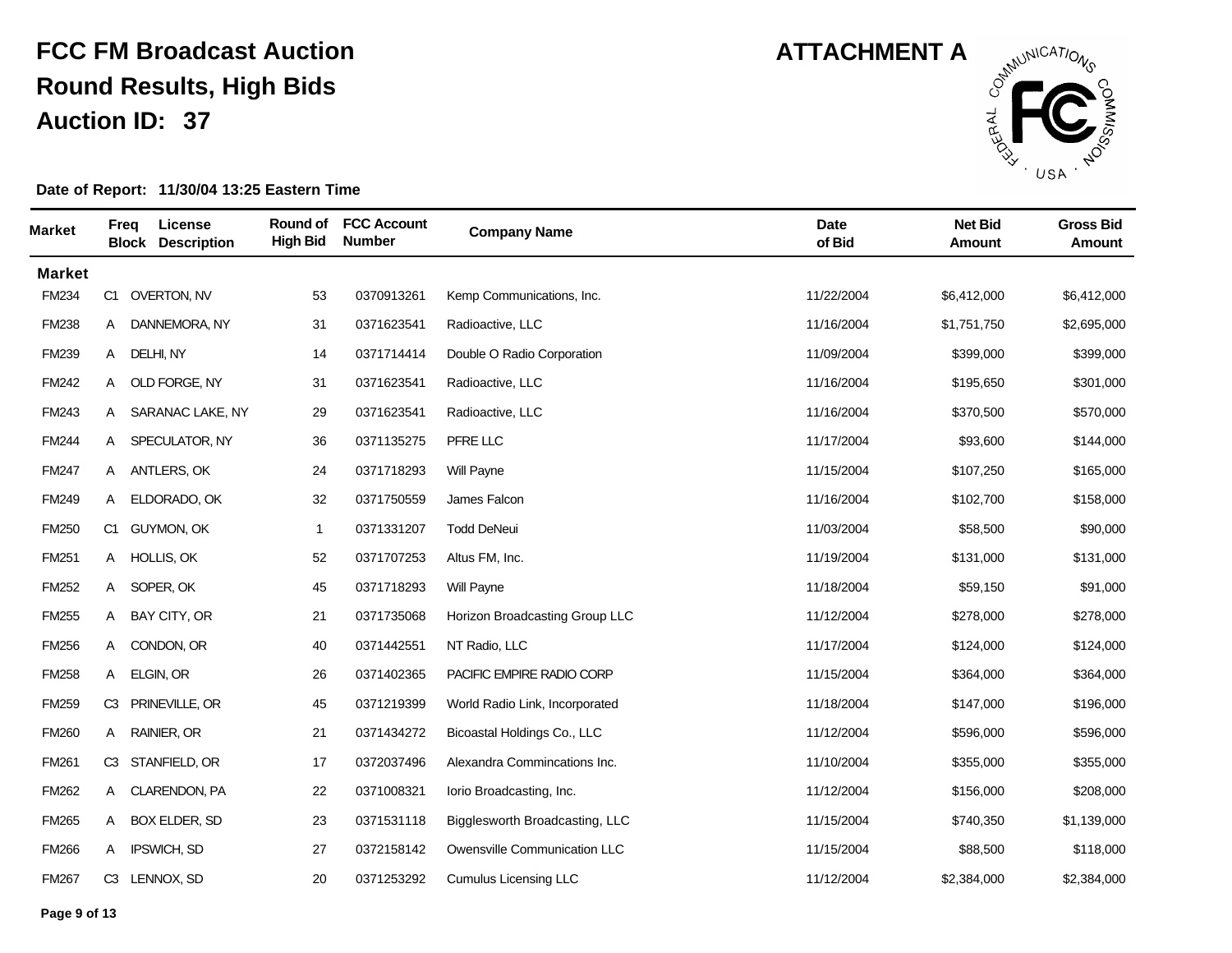

| <b>Market</b> | Freg | License<br><b>Block Description</b> | Round of<br><b>High Bid</b> | <b>FCC Account</b><br><b>Number</b> | <b>Company Name</b>              | <b>Date</b><br>of Bid | <b>Net Bid</b><br>Amount | <b>Gross Bid</b><br><b>Amount</b> |
|---------------|------|-------------------------------------|-----------------------------|-------------------------------------|----------------------------------|-----------------------|--------------------------|-----------------------------------|
| <b>Market</b> |      |                                     |                             |                                     |                                  |                       |                          |                                   |
| <b>FM268</b>  |      | A MISSION, SD                       | 53                          | 0370911139                          | Christyahna Broadcasting, Inc.   | 11/22/2004            | \$29,250                 | \$45,000                          |
| <b>FM269</b>  | A    | MURDO, SD                           | 44                          | 0371143221                          | College Creek Broadcasting, Inc. | 11/18/2004            | \$360,000                | \$360,000                         |
| <b>FM270</b>  | C2   | NEWELL, SD                          | 44                          | 0371339248                          | JER Licenses, LLC                | 11/18/2004            | \$59,800                 | \$92,000                          |
| <b>FM271</b>  | A    | PINE RIDGE, SD                      | 53                          | 0371409522                          | <b>Alleycat Communications</b>   | 11/22/2004            | \$32,500                 | \$50,000                          |
| <b>FM272</b>  | A    | PRESHO, SD                          | 38                          | 0371143221                          | College Creek Broadcasting, Inc. | 11/17/2004            | \$414,000                | \$414,000                         |
| <b>FM273</b>  | A    | ROSCOE, SD                          | 17                          | 0371412563                          | L. Topaz Enterprises, Inc.       | 11/10/2004            | \$48,100                 | \$74,000                          |
| <b>FM274</b>  | A    | <b>BYRDSTOWN, TN</b>                | $\overline{7}$              | 0371321234                          | Susan Clinton                    | 11/08/2004            | \$66,950                 | \$103,000                         |
| <b>FM276</b>  | A    | ALBANY, TX                          | 44                          | 0371745506                          | Matinee Radio, LLC               | 11/18/2004            | \$219,050                | \$337,000                         |
| <b>FM278</b>  | A    | CARRIZO SPRINGS, TX                 | 41                          | 0372018153                          | Hispanic Target Media, Inc.      | 11/18/2004            | \$127,400                | \$196,000                         |
| <b>FM279</b>  |      | A COAHOMA, TX                       | 38                          | 0371219399                          | World Radio Link, Incorporated   | 11/17/2004            | \$90,750                 | \$121,000                         |
| <b>FM280</b>  |      | A CORRIGAN, TX                      | 27                          | 0371323523                          | Tammy L. Pearce                  | 11/15/2004            | \$262,600                | \$404,000                         |
| <b>FM283</b>  | A    | EDEN, TX                            | 33                          | 0371750559                          | James Falcon                     | 11/16/2004            | \$222,300                | \$342,000                         |
| FM285         | C3   | <b>GEORGE WEST, TX</b>              | 31                          | 0372018153                          | Hispanic Target Media, Inc.      | 11/16/2004            | \$252,850                | \$389,000                         |
| <b>FM286</b>  | A    | <b>GOLDSMITH, TX</b>                | 28                          | 0371745506                          | Matinee Radio, LLC               | 11/15/2004            | \$300,950                | \$463,000                         |
| <b>FM287</b>  | A    | <b>GROVETON, TX</b>                 | $38\,$                      | 0371745506                          | Matinee Radio, LLC               | 11/17/2004            | \$292,500                | \$450,000                         |
| <b>FM288</b>  | A    | <b>INGRAM, TX</b>                   | 24                          | 0371623541                          | Radioactive, LLC                 | 11/15/2004            | \$449,800                | \$692,000                         |
| <b>FM290</b>  | A    | <b>KERRVILLE, TX</b>                | 19                          | 0371048369                          | E-String Wireless, Ltd.          | 11/12/2004            | \$284,700                | \$438,000                         |
| <b>FM291</b>  | A    | KNOX CITY, TX                       | 48                          | 0371750559                          | James Falcon                     | 11/19/2004            | \$87,100                 | \$134,000                         |
| <b>FM292</b>  | A    | LEAKEY, TX                          | 53                          | 0371517338                          | Huryan Family Media, LLC         | 11/22/2004            | \$65,650                 | \$101,000                         |
| <b>FM293</b>  |      | C3 LOVELADY, TX                     | 20                          | 0371607539                          | KM Communications, Inc.          | 11/12/2004            | \$327,000                | \$327,000                         |
| <b>FM294</b>  |      | A LUFKIN, TX                        | 22                          | 0371048369                          | E-String Wireless, Ltd.          | 11/12/2004            | \$469,300                | \$722,000                         |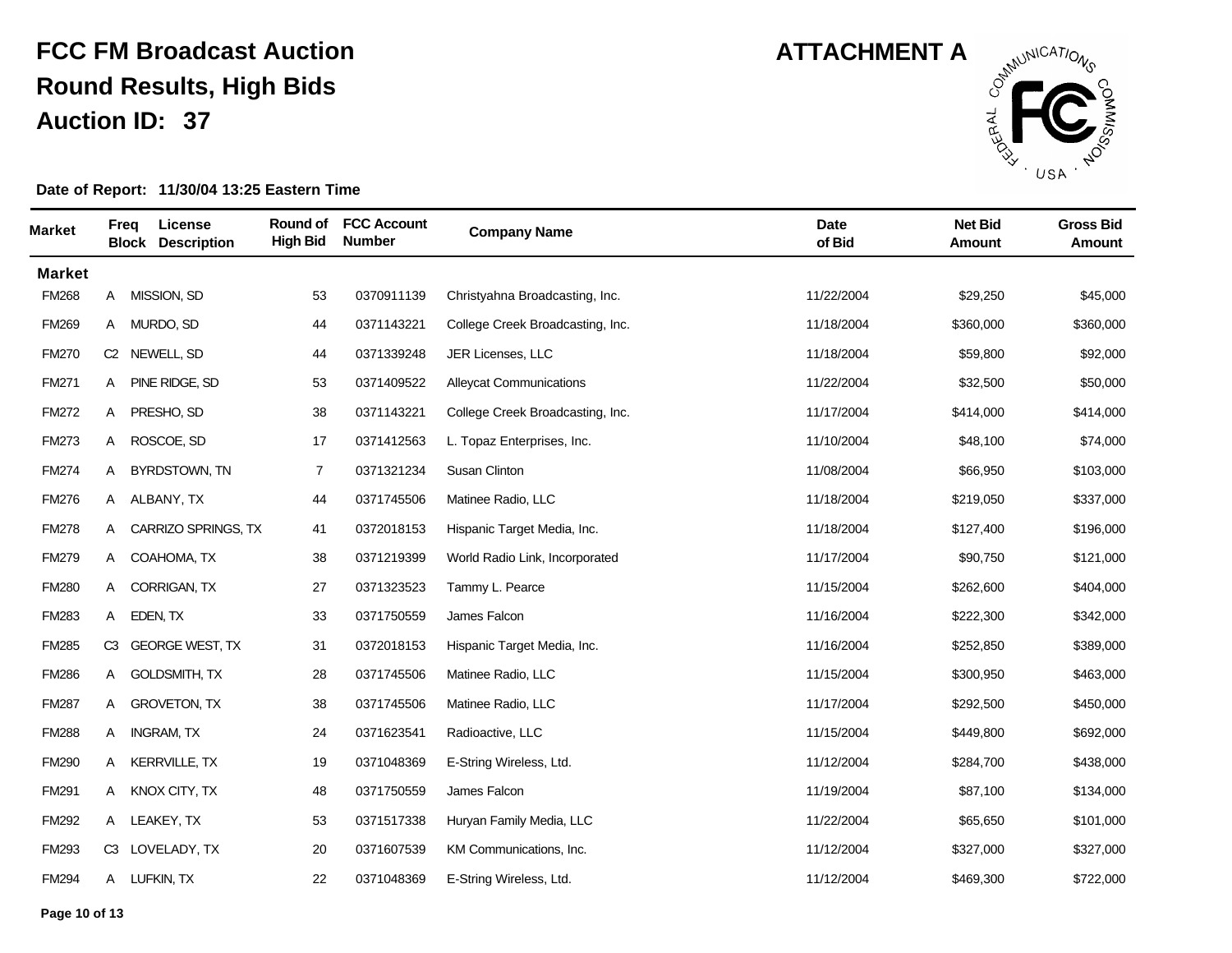

| <b>Market</b> | Freg           | License<br><b>Block Description</b> | Round of<br><b>High Bid</b> | <b>FCC Account</b><br><b>Number</b> | <b>Company Name</b>                | <b>Date</b><br>of Bid | <b>Net Bid</b><br>Amount | <b>Gross Bid</b><br><b>Amount</b> |
|---------------|----------------|-------------------------------------|-----------------------------|-------------------------------------|------------------------------------|-----------------------|--------------------------|-----------------------------------|
| <b>Market</b> |                |                                     |                             |                                     |                                    |                       |                          |                                   |
| <b>FM295</b>  |                | A MARFA, TX                         | 25                          | 0371745506                          | Matinee Radio, LLC                 | 11/15/2004            | \$186,550                | \$287,000                         |
| <b>FM296</b>  | A              | <b>MASON, TX</b>                    | 24                          | 0371810085                          | SPEARMAN PROPERTIES, LLC           | 11/15/2004            | \$172,500                | \$230,000                         |
| <b>FM298</b>  |                | C2 OLNEY, TX                        | 17                          | 0371750559                          | James Falcon                       | 11/10/2004            | \$95,550                 | \$147,000                         |
| <b>FM299</b>  | A              | REFUGIO, TX                         | 55                          | 0372018153                          | Hispanic Target Media, Inc.        | 11/22/2004            | \$230,100                | \$354,000                         |
| <b>FM301</b>  | A              | RIO GRANDE CITY, TX                 | 34                          | 0371750559                          | James Falcon                       | 11/16/2004            | \$838,500                | \$1,290,000                       |
| <b>FM302</b>  |                | C2 ROCKSPRINGS, TX                  | 32                          | 0371810085                          | SPEARMAN PROPERTIES, LLC           | 11/16/2004            | \$162,000                | \$216,000                         |
| <b>FM304</b>  | A              | SEYMOUR, TX                         | 48                          | 0371750559                          | James Falcon                       | 11/19/2004            | \$80,600                 | \$124,000                         |
| <b>FM305</b>  | C2             | SEYMOUR, TX                         | 34                          | 0371750559                          | James Falcon                       | 11/16/2004            | \$107,250                | \$165,000                         |
| <b>FM308</b>  |                | C3 WELLINGTON, TX                   | 52                          | 0371750559                          | James Falcon                       | 11/19/2004            | \$124,150                | \$191,000                         |
| FM309         | A              | YORKTOWN, TX                        | 35                          | 0371004437                          | <b>Gerald Benavides</b>            | 11/17/2004            | \$95,250                 | \$127,000                         |
| <b>FM310</b>  |                | A ZAPATA, TX                        | 31                          | 0372018153                          | Hispanic Target Media, Inc.        | 11/16/2004            | \$218,400                | \$336,000                         |
| <b>FM311</b>  |                | A ZAPATA, TX                        | 38                          | 0372018153                          | Hispanic Target Media, Inc.        | 11/17/2004            | \$165,100                | \$254,000                         |
| <b>FM312</b>  | C <sub>3</sub> | CASTLE DALE, UT                     | 26                          | 0371143221                          | College Creek Broadcasting, Inc.   | 11/15/2004            | \$108,000                | \$108,000                         |
| FM313         |                | C2 HUNTINGTON, UT                   | 23                          | 0371143221                          | College Creek Broadcasting, Inc.   | 11/15/2004            | \$287,000                | \$287,000                         |
| <b>FM314</b>  |                | C3 HURRICANE, UT                    | 47                          | 0371143221                          | College Creek Broadcasting, Inc.   | 11/19/2004            | \$1,841,000              | \$1,841,000                       |
| <b>FM316</b>  |                | C2 MONROE, UT                       | 29                          | 0371727010                          | Sanpete County Broadcasting Co.    | 11/16/2004            | \$277,000                | \$277,000                         |
| <b>FM317</b>  |                | C1 MONTICELLO, UT                   | 36                          | 0370240368                          | Skywest Media L.L.C.               | 11/17/2004            | \$158,000                | \$158,000                         |
| <b>FM320</b>  | A              | TORREY, UT                          | 58                          | 0371517338                          | Huryan Family Media, LLC           | 11/22/2004            | \$77,350                 | \$119,000                         |
| <b>FM321</b>  | CЗ             | <b>WELLINGTON, UT</b>               | 25                          | 0371143221                          | College Creek Broadcasting, Inc.   | 11/15/2004            | \$331,000                | \$331,000                         |
| <b>FM322</b>  | A              | NASSAWADOX, VA                      | 20                          | 0372018153                          | Hispanic Target Media, Inc.        | 11/12/2004            | \$148,850                | \$229,000                         |
| FM324         | A              | <b>BARTON, VT</b>                   | 25                          | 0371544399                          | Vermont Broadcast Associates, Inc. | 11/15/2004            | \$936,000                | \$936,000                         |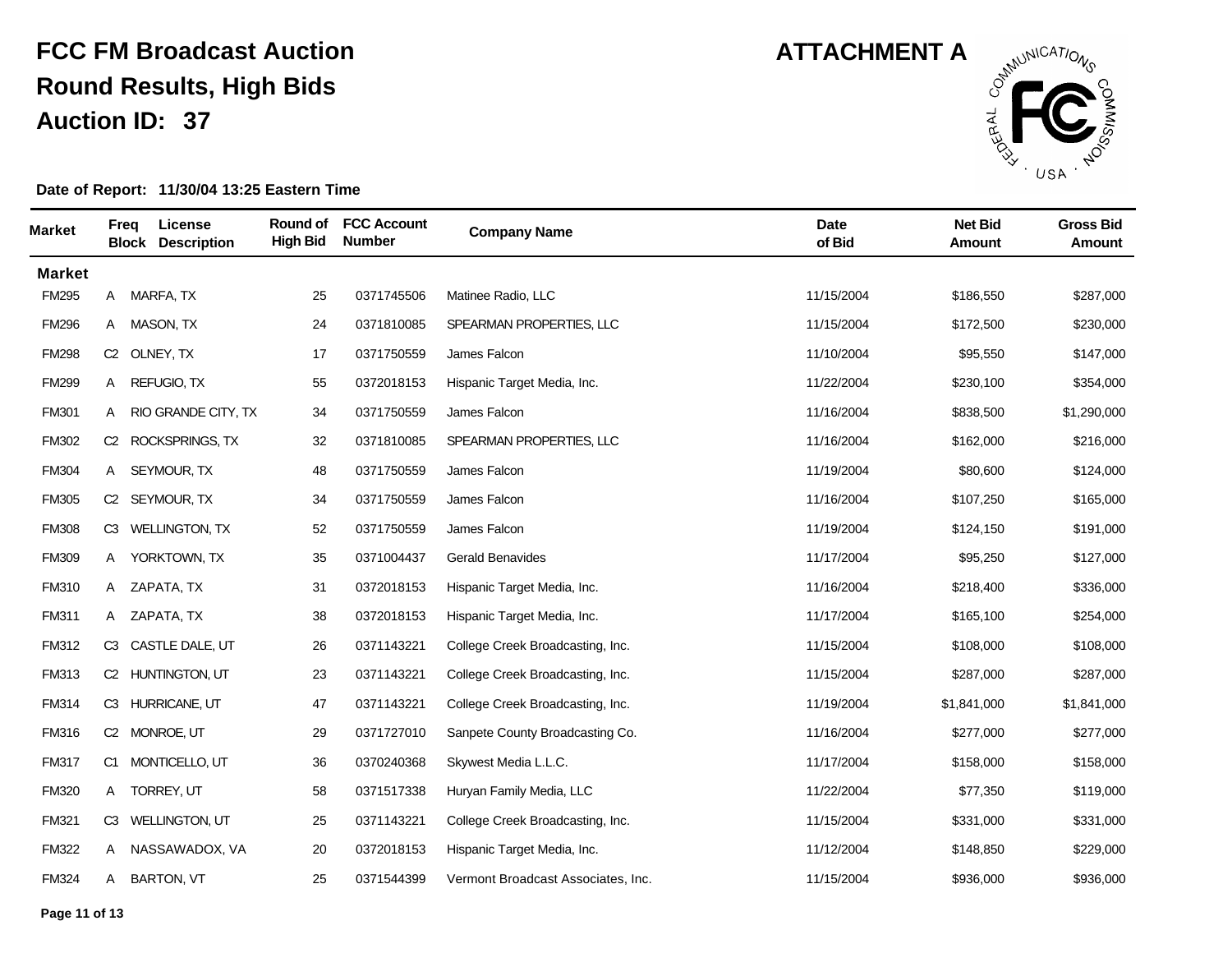

| <b>Market</b> | Freg | License<br><b>Block Description</b> | Round of<br><b>High Bid</b> | <b>FCC Account</b><br><b>Number</b> | <b>Company Name</b>                   | Date<br>of Bid | <b>Net Bid</b><br>Amount | <b>Gross Bid</b><br><b>Amount</b> |
|---------------|------|-------------------------------------|-----------------------------|-------------------------------------|---------------------------------------|----------------|--------------------------|-----------------------------------|
| <b>Market</b> |      |                                     |                             |                                     |                                       |                |                          |                                   |
| <b>FM325</b>  |      | A HARDWICK, VT                      | 23                          | 0371553002                          | Nassau Broadcasting Holdings, Inc.    | 11/15/2004     | \$762,000                | \$762,000                         |
| <b>FM326</b>  | A    | CHEHALIS, WA                        | 30                          | 0371706379                          | Citicasters Licenses, L.P.            | 11/16/2004     | \$1,868,000              | \$1,868,000                       |
| <b>FM327</b>  |      | C3 MANSON, WA                       | 16                          | 0371817011                          | Icicle Broadcasting Inc.              | 11/10/2004     | \$404,000                | \$404,000                         |
| <b>FM328</b>  |      | A OCEAN SHORES, WA                  | 43                          | 0371143221                          | College Creek Broadcasting, Inc.      | 11/18/2004     | \$517,000                | \$517,000                         |
| <b>FM330</b>  | A    | WESTPORT, WA                        | 45                          | 0371143221                          | College Creek Broadcasting, Inc.      | 11/18/2004     | \$400,000                | \$400,000                         |
| <b>FM331</b>  | A    | WINTHROP, WA                        | 29                          | 0371314068                          | Tin Can Communications, LLC           | 11/16/2004     | \$136,500                | \$210,000                         |
| <b>FM334</b>  | A    | SOLDIERS GROVE, WI                  | 37                          | 0371641541                          | Advance Acquisition, Inc.             | 11/17/2004     | \$231,000                | \$231,000                         |
| <b>FM335</b>  | A    | TWO RIVERS, WI                      | 22                          | 0371623541                          | Radioactive, LLC                      | 11/12/2004     | \$628,550                | \$967,000                         |
| <b>FM338</b>  | A    | <b>KENOVA, WV</b>                   | 16                          | 0371531118                          | Bigglesworth Broadcasting, LLC        | 11/10/2004     | \$1,446,250              | \$2,225,000                       |
| <b>FM339</b>  | A    | RICHWOOD, WV                        | 36                          | 0371623541                          | Radioactive, LLC                      | 11/17/2004     | \$219,700                | \$338,000                         |
| <b>FM340</b>  |      | A RIDGELEY, WV                      | 20                          | 0371623541                          | Radioactive, LLC                      | 11/12/2004     | \$607,750                | \$935,000                         |
| <b>FM342</b>  | A    | <b>CHEYENNE, WY</b>                 | 23                          | 0371230498                          | White Park Broadcasting, Inc.         | 11/15/2004     | \$1,739,000              | \$1,739,000                       |
| <b>FM343</b>  |      | C2 CHEYENNE, WY                     | 43                          | 0371143221                          | College Creek Broadcasting, Inc.      | 11/18/2004     | \$4,392,000              | \$4,392,000                       |
| <b>FM344</b>  |      | A CHUGWATER, WY                     | 45                          | 0371230498                          | White Park Broadcasting, Inc.         | 11/18/2004     | \$131,000                | \$131,000                         |
| <b>FM345</b>  | A    | DOUGLAS, WY                         | 56                          | 0371230498                          | White Park Broadcasting, Inc.         | 11/22/2004     | \$131,000                | \$131,000                         |
| <b>FM346</b>  |      | C1 DOUGLAS, WY                      | $38\,$                      | 0371230498                          | White Park Broadcasting, Inc.         | 11/17/2004     | \$108,000                | \$108,000                         |
| <b>FM347</b>  |      | C2 EVANSTON, WY                     | 27                          | 0371143221                          | College Creek Broadcasting, Inc.      | 11/15/2004     | \$795,000                | \$795,000                         |
| <b>FM348</b>  | C2   | <b>GREEN RIVER, WY</b>              | 54                          | 0371530452                          | Wagonwheel Communications Corporation | 11/22/2004     | \$660,000                | \$660,000                         |
| <b>FM349</b>  | A    | <b>GUERNSEY, WY</b>                 | 58                          | 0371230498                          | White Park Broadcasting, Inc.         | 11/22/2004     | \$119,000                | \$119,000                         |
| <b>FM351</b>  | C.   | LOVELL, WY                          | 23                          | 0371230498                          | White Park Broadcasting, Inc.         | 11/15/2004     | \$385,000                | \$385,000                         |
| FM353         | A    | <b>MARBLETON, WY</b>                | 43                          | 0370240368                          | Skywest Media L.L.C.                  | 11/18/2004     | \$279,000                | \$279,000                         |